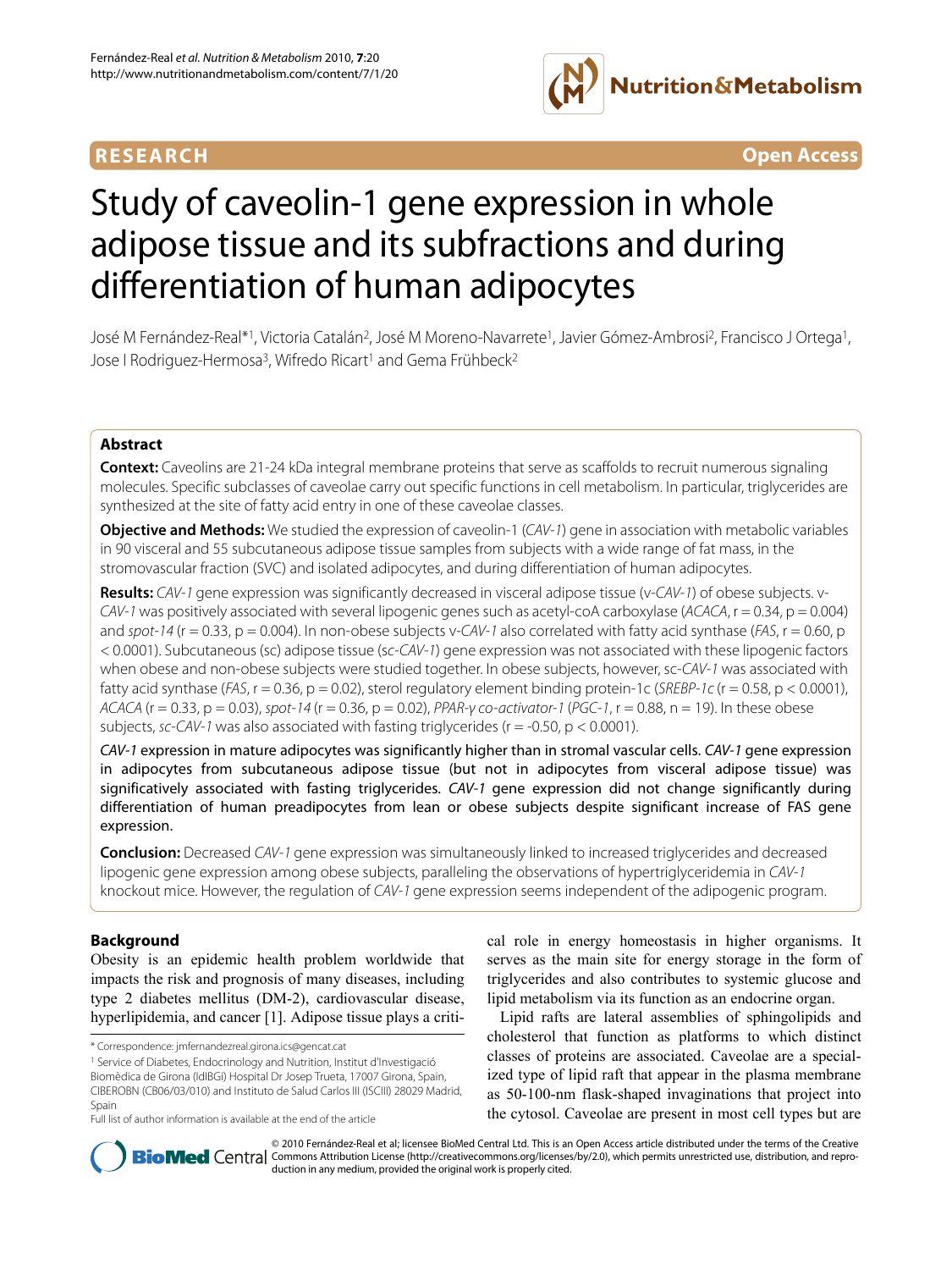particularly abundant in adipocytes, where they account for 30% of the plasma membrane surface area [[2\]](#page-7-1). In adipocytes, *CAV-1* isoform is responsible for caveolae formation [[3\]](#page-7-2). Caveolins are 21-24 kDa integral membrane proteins that serve as scaffolds to recruit numerous signaling molecules. Caveolae function has been implicated in membrane traffic, signal transduction, substrate transport and endocytosis [[4\]](#page-7-3). In recent years, an in-depth knowledge of these functions is increasingly recognized. Specific subclasses of caveolae carry out specific functions in cell metabolism. In particular, triglycerides are synthesized at the site of fatty acid entry in one of these caveolae classes [[5](#page-7-4)].

Fatty acid synthesis is of vital importance in cell physiology in general, and in adipose tissue physiology in particular. The biosynthesis of the fatty acids (lipogenesis) depends on well known enzyme-regulated processes. Studies in humans fed with a high carbohydrate diet demonstrated that total body fat synthesis significantly exceeded hepatic *de novo* lipogenesis, suggesting that adipose tissue may be the major site for fat synthesis, with the adipose tis-sue accounting for >40% of whole-body lipogenesis [\[6](#page-7-5)[,7](#page-7-6)].

Several lines of evidence suggest interplay between *CAV-1* and fatty acid metabolism. *CAV-1* null mice had a lean phenotype and their adipocytes lack caveolae, a derangement that translates into a systemic inability for lipid accu-mulation with increasing age [\[8](#page-7-7)]. *CAV-1<sup>-/-</sup>* mice were hypertriglyceridemic. The impaired triglyceride clearance took place in the setting of normal total and hepatic lipoprotein lipase activity, and reduced hepatic very low-density lipoprotein (VLDL) secretion [\[9](#page-7-8)].

Additionally, *CAV-1* deficiency was associated with an increase in high-density lipoprotein (HDL). *CAV-1* deficiency prevented the transcytosis of LDL across endothelial cells, and therefore, *CAV-1* might be implicated in the regulation of plasma LDL levels [[9](#page-7-8)]. These metabolic alterations were not accompanied by noticeable changes in circulating glucose or insulin [\[8](#page-7-7)]. In humans, *CAV-1* is one of the locis identified associated with inherited lipodystrophy and hypertriglyceridemia [\[10\]](#page-7-9). In addition, the gene encoding *CAV-1* has been proposed as a quantitative trait locus of triglyceridemia [[11](#page-8-0)].

We aimed to evaluate the interrelationships among the adipose tissue expressions of *CAV-1*, lipogenic genes and circulating triglycerides in a cohort of obese and non-obese subjects.

# **Methods**

## **Subjects**

Ninety adipose tissue samples were obtained from visceral depots during elective surgical procedures (cholecystectomy, surgery of abdominal hernia and gastric by-pass surgery), washed, fragmented and immediately flash-frozen in liquid nitrogen before be stored at -80°C. These at samples were provided from a group of 90 subjects (31 men and 59

women) with a body mass index (BMI) between 21.5 and 70.0 kg/m2 who were invited to participate at the Endocrinology Service of the *Hospital Universitari de Girona Dr. Josep Trueta* (Girona, Spain). Subcutaneous adipose tissue was also obtained from 55 of these subjects, whose characteristics did not differ significantly from the remaining subjects. Fewer subjects were utilized for gene expression in the subcutaneous depot because of tissue availability. All subjects were of Caucasian origin and reported that their body weight had been stable for at least three months before the study. They had no systemic disease other than type 2 diabetes and obesity and all were free of any infections in the previous month before the study. Liver disease and thyroid dysfunction were specifically excluded by biochemical work-up. Other exclusion criteria for those patients included the following: *1*) clinically significant hepatic, neurological, or other major systemic disease, including malignancy; *2*) history of drug or alcohol abuse, defined as  $>80$  g/day, or serum transaminase activity more than twice the upper limit of normal; *3*) an elevated serum creatinine concentration; *4*) acute major cardiovascular event in the previous 6 months; *5*) acute illnesses and current evidence of high grade chronic inflammatory or infective diseases; and *6*) mental illness rendering the subjects unable to understand the nature, scope, and possible consequences of the study. All subjects gave written informed consent after the purpose of the study was explained to them. The institutional review board of each institution approved the protocol.

#### **Anthropometric measurements**

BMI was calculated as weight (in kilograms) divided by height (in meters) squared.

#### **Analytical determinations**

The serum glucose levels were measured in duplicate by the glucose oxidase method with a *Beckman Glucose Analyzer 2* (*Brea, CA*). The coefficient of variation (CV) was 1.9%. Total serum cholesterol was measured through the reaction of cholesterol esterase/oxidase/peroxidase, using a *BM/ Hitachi 747*. HDL cholesterol was quantified after precipitation with polyethylene glycol at room temperature. Total serum triglycerides were measured through the reaction of glycerol-phosphate-oxidase and peroxidase by routine laboratory tests. HbA1c was measured by the high-performance liquid chromatography method (Bio-Rad, Muenchen, Germany). Intraassay and interassay coefficients of variation was less than 4%.

#### **Isolation of adipose tissue fractions**

In a subsample of these subjects, we performed the isolation of adipocyte and stromo-vascular fraction (SVF). Tissues were washed three to four times with phosphatebuffered saline (PBS) and suspended in an equal volume of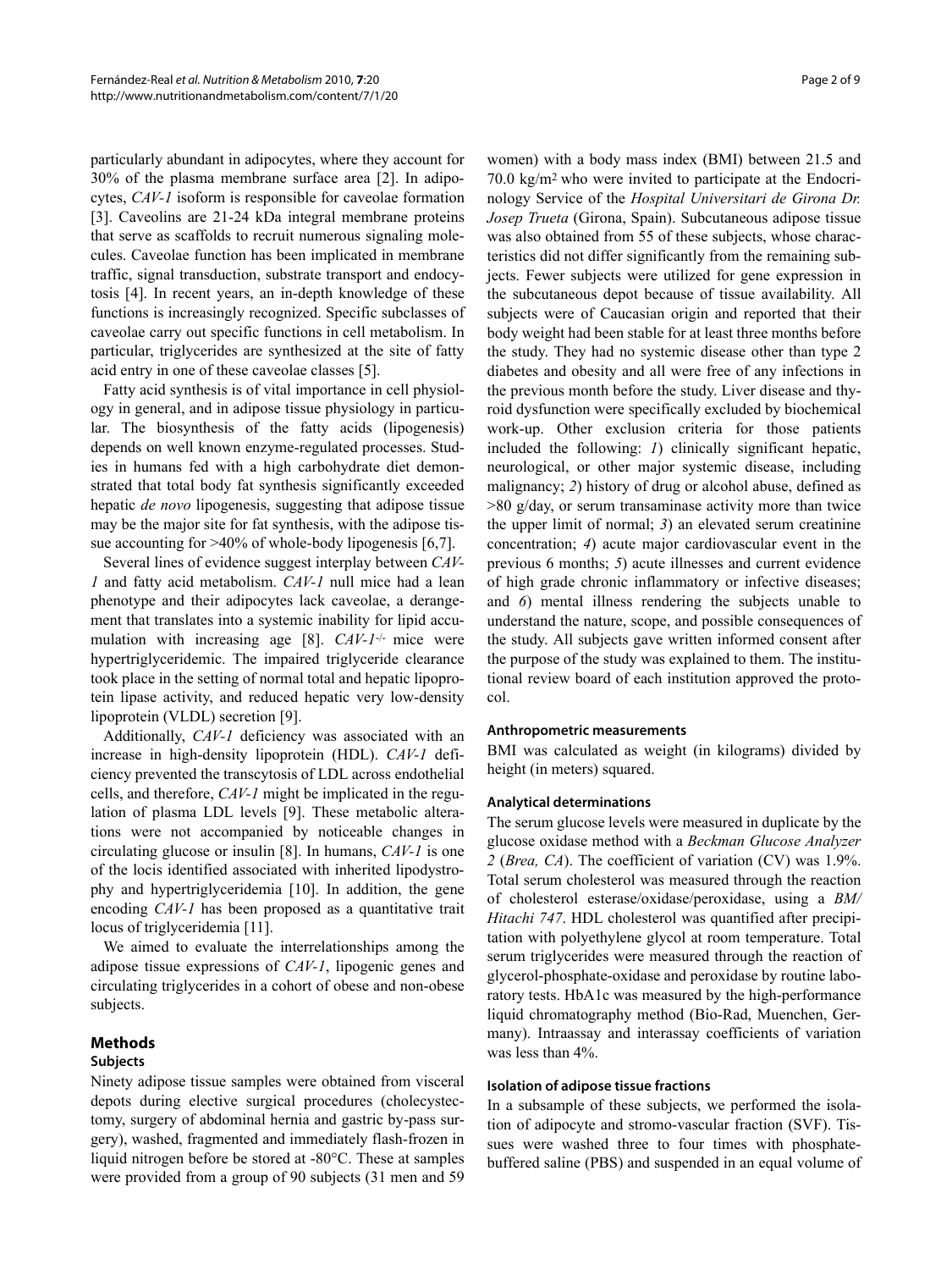PBS supplemented with 1% bovine serum and 0.1% collagenase type I (fabricant) prewarmed to 37°C. The tissue was placed in a shaking water bath at 37°C with continuous agitation for 60 minutes and centrifuged for 5 minutes at 300 to 500 g at room temperature. The supernatant, containing mature adipocytes, was recollected. The pellet was identified as the SVF. The adipose tissue fractionation was performed from 10 visceral and 8 subcutaneous fat depots. **Cell culture**

Commercially available cryo-preserved human subcutaneous pre-adipocytes from two non-diabetic male subjects with age>40 and Body Mass Index (BMI) <25 or BMI>30 Kg/m2 (SP-F-1 or SP-F-3, respectively; *Zen-Bio, Inc.*) were plated on T-75 cell culture flasks and cultured at 37°C and  $5\%$  CO<sub>2</sub> in Dulbecco's modified Eagle's medium (DMEM)/ Nutrient Mix F-12 medium (1:1, v/v) supplemented with Fetal Bovine Serum (FBS) 10%, HEPES 1%, Glutamine 1% and Penicillin/Streptomycin (P/S) at 10 U/mL (all from *GIBCO*, BRL; *Grand Island, NY*). One week later, human subcutaneous pre-adipocytes were resuspended and cultured  $(\sim40.000 \text{ cells/cm}^2, 3^{\text{rd}} \text{ passage})$  in 12- or 96-well plates with Pre-adipocyte Medium (PM; *Zen-Bio, Inc.*) composed of DMEM/Nutrient Mix F-12 medium (1:1, v/v), FBS 10%, HEPES 1%, Glutamine 1% and P/S 1% in a humidified 37°C incubator with 5% CO2. Twenty-four hours after plating, cells were checked for complete confluence (day 0) and differentiation was induced using Differentiation Medium (DM; *Zen-Bio, Inc.*), composed of PM with human Insulin (Ins), Dexamethasone (DXM), Isobutylmethyl-xanthine (IBMX) and PPARγ agonists (Rosiglitazone, Rs). After 7 days (day 7), DM was replaced with fresh Adipocyte Medium (AM; *Zen-Bio Inc.*), composed of DMEM/Nutrient Mix F-12 medium (1:1, v/v), FBS, HEPES, Biotin, Panthothenate, human Insulin (Ins), Dexamethasone (DXM), Penicillin, Streptomycin and Amphotericin, according to manufacturers' guidelines. Two weeks after the initiation of differentiation (day 14), cells appeared rounded with large lipid droplets apparent in the cytoplasm. Cells were then considered mature adipocytes (MAs), harvested and stored at -80°C for RNA extraction to study gene expression levels, or fixed and immunostained (96 well plates). For gene expression analyses, three biological replicates  $(n = 3)$  of fat cells from both lean and obese subjects were performed.

## **Gene expression analyses**

RNA was prepared from adipose tissue fragments using RNeasy Lipid Tissue Mini Kit (*QIAgen, US*). The integrity of each RNA sample was checked by either agarose gel electrophoresis or with an Agilent Bioanalyzer® (*Agilent Technologies, Palo Alto, CA*). Total RNA was quantified by means of spectrophotometer (*GeneQuant, GE Health Care, Piscataway NJ*) or with the bioanalyzer. 3 ug of RNA from each fat sample were then reverse transcribed to cDNA

using High Capacity cDNA® Archive Kit (*Applied Biosystems, Darmstadt, Germany*) according to the manufacturer's protocol.

Gene expression was assessed by real time PCR using an ABI Prism® 7000 Sequence Detection System (*Applied Biosystems, Darmstadt, Germany*), using TaqMan® technology suitable for relative gene expression quantification. The reaction was performed following manufacturers' protocol in a final volume of 25 μl. The cycle program consisted of an initial denaturing of 10 min at 95°C then 40 cycles of 15 sec denaturizing phase at 92°C and 1 min annealing and extension phase at 60°C. Positive and negative controls were included in all the reactions.

The SybrGreen® primer sets used were previously validated to give an optimal amplification over serial dilutions of target, and analysis of melting curves demonstrated specific single product for each gene primer. Primer sequences were as follows: PPIA forward/reverse primer sequences were 5'-CAAATGCTGGACCCAACACAA/CCTCCA-CAATATTCATGCCTTCTT-3' respectively; *CAV-1* forward/reverse primer sequences were 5'-AACGATGACGTGGTCAAGATTG-3' and 5'-TCCAAAT-GCCGTCAAAACTGT-3', respectively.

The commercially available and pre-validated TaqMan® primer/probe sets used were as follows: Cyclophilin A (*PPIA; Hs99999904\_m1, RefSeq. NM\_002046.3*) was used such as endogenous control for all target genes in each reaction and Spot 14 homolog rat (*THRSP; Hs009300 58\_m1, RefSeq. NM\_003251.2*), Fatty Acid Synthase (*FASN; Hs00188012\_m1, RefSeq. NM\_004104.4*), Acetyl-Coenzyme A Carboxylase alpha (*ACACA; Hs00167385\_m1, RefSeqs. NM\_198834.1, NM\_198836.1, NM\_19883 7.1, NM\_198838.1 and NM\_198839.1*) and Sterol regulatory element binding protein 1 (*SREBP1; Hs00231674\_m1, Ref-Seq. NM\_004104.4*) were the target genes.

In both RT-PCR techniques, SybrGreen® and TaqMan®, a threshold cycle (Ct value) was obtained for each amplification curve and a ΔCt value was first calculated by subtracting the Ct value for human Cyclophilin A (PPIA) cDNA from the Ct value for each sample and transcript. Fold changes compared with the endogenous control were then determined by calculating  $2-\Delta$ Ct, so gene expression results are expressed in all cases as expression ratio relative to PPIA gene expression according to manufacturers' instructions.

#### **Western blot**

Tissues were homogenized and protein content was measured as follows. Equal amounts of protein (25 μg) were run out in 12% SDS-PAGE, subsequently transferred to nitrocellulose membranes (Bio-Rad Laboratories, Inc., Hercules, CA) and blocked in Tris-buffered saline (10 mmol/L Tris-HCl, 150 mmol/L NaCl, pH 8.0) with 0.05% Tween 20 (TBS-T) containing 5% non-fat dry milk for 1 h at room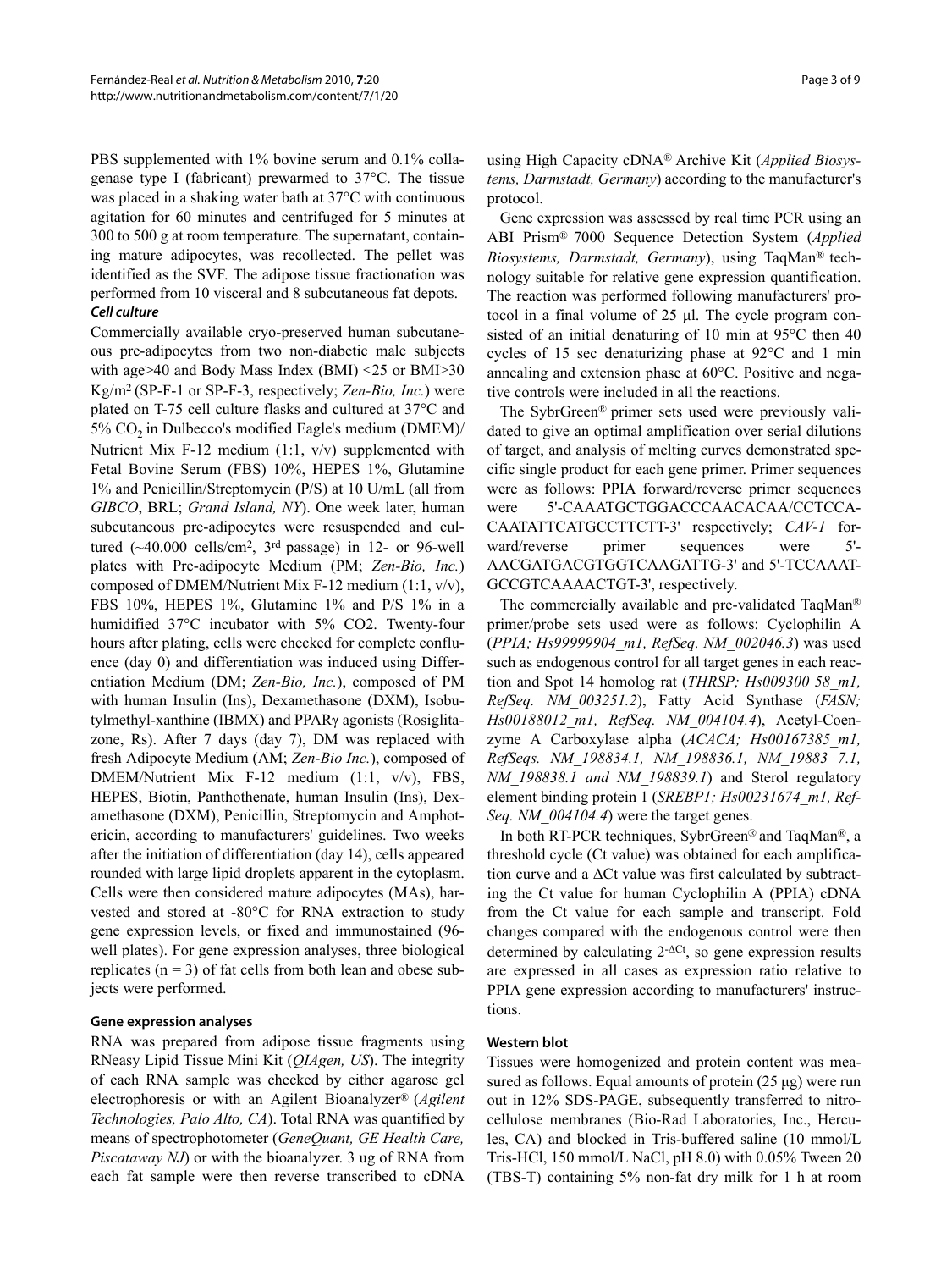temperature (RT). Blots were then incubated overnight at 4 °C with a rabbit polyclonal anti-CAV1 antibody (C 4490, Sigma, St Louis, MO) or murine monoclonal anti-β-actin (A 5441, Sigma). The antigen-antibody complexes were visualized using horseradish peroxidase-conjugated antirabbit or anti-mouse IgG antibodies (1:5,000) and the enhanced chemiluminescence ECL detection system (Amersham Biosciences, Buckinghamshire, UK). The intensity of the bands was determined by densitometric analysis with the Gel Doc™ gel documentation system and Quantity One 4.5.0 software (Bio-Rad) and normalized with β-actin densitometric values. All assays were performed in duplicate.

#### **Statistical analyses**

Descriptive results of continuous variables are expressed as mean  $\pm$  SD. Before statistical analysis, normal distribution and homogeneity of the variances were evaluated using *Levene's* test. Paired and unpaired t-tests, or one-way ANOVA for multiple comparisons, using post-hoc by *Bonferroni's* test when equal variances could be assumed, was used to compare groups with respect to continuous variables. Relation between quantitative variables was tested using *Pearson's* test. All data were expressed as means ± SD. The statistical analyses and graphics were performed using the program SPSS (version 13.0).

#### **Results**

The anthropometric and metabolic variables of the studied subjects and the gene expression levels for *CAV-1*, *FAS*, sterol-regulatory-element-binding protein-1c (*SREBP-1c*) and *Spot-14* from both men and women are summarized in Table 1. Of the studied subjects, 55 had normal fasting glucose, 23 impaired fasting glucose and 12 type 2 diabetes. Obese subjects showed decreased expression of *CAV-1* in visceral but not in subcutaneous adipose tissue (Table 1 and Figure [1\)](#page-3-0). These results were confirmed at the protein level (Figure [2\)](#page-4-0).

#### **Associations of CAV-1 expression with lipogenic genes**

In all subjects as a whole, *CAV-1* gene expression in visceral adipose tissue (v-*CAV-1*) was positively associated with the lipogenic genes *acetyl-coA carboxylase* (*ACACA*, r  $= 0.34$ ,  $p = 0.004$ ), *Spot-14* ( $r = 0.33$ ,  $p = 0.004$ ), *PPAR-γ co-activator-1 (PGC-1)* ( $r = 0.57$ ,  $p = 0.003$ ,  $n = 24$ ) and tended to be associated with *FAS* gene expression ( $r = 0.21$ , p = 0.07). v-*CAV-1* was not associated with *SREBP-1c* gene expression ( $r = -0.08$ ,  $p = 0.4$ ). However, these associations were mainly due to the observations in non-obese subjects, in whom v-*CAV-1* correlated with *FAS*  $(r = 0.60, p \le 0.0001,$ Figure [3](#page-6-0)A), *Spot-14* ( $r = 0.35$ ,  $p = 0.006$ ) and *PGC-1* ( $r =$ 0.93,  $p = 0.002$ ,  $n = 7$ ) gene expressions. All these associations were not significant in obese subjects. Fasting triglyc-

<span id="page-3-0"></span>

**Figure 1 Gene expression levels for visceral-CAV-1**. Mean and 95% confidence interval for the mean of CAV-1 levels in visceral adipose tissue from non-obese (BMI<30 kg/m<sup>2</sup>), obese (30 ≤ BMI<40 kg/m<sup>2</sup>) and morbidly obese subjects (BMI ≥ 40 kg/m2). The differences between obese and non-obese groups were highly significant (p < 0.0001).

erides correlated weakly with v- $CAV-I$  (r = -0.26, p = 0.049).

Divergent results were observed regarding *CAV-1* gene expression in subcutaneous adipose tissue (sc-*CAV-1*), which was only associated with PGC-1 gene expression  $(r =$ 0.47,  $p = 0.009$ ,  $n = 30$ ) when obese and non-obese subjects were studied together. In obese subjects, sc-*CAV-1* was associated with *FAS* gene expression ( $r = 0.36$ ,  $p = 0.02$ ), *ACACA* ( $r = 0.33$ ,  $p = 0.03$ ), *SREBP-1c* ( $r = 0.58$ ,  $p <$ 0.0001), *spot-14* ( $r = 0.36$ ,  $p = 0.02$ ), *PGC-1* ( $r = 0.88$ ,  $p =$  $0.001$ ,  $n = 19$ ). None of these associations was significant in non-obese subjects.

#### **Associations with metabolic variables**

Fasting glucose or glycated hemoglobin were not significantly associated with v-*CAV-1* or sc-*CAV-1*. However, in non-obese subjects with normal fasting glucose, sc-*CAV-1* was negatively associated with glycated hemoglobin  $(r = -1)$ 0.58,  $p = 0.004$ ,  $n = 12$ ).

In obese subjects, sc-*CAV-1* was associated negatively with fasting triglycerides ( $r = -0.50$ ,  $p < 0.0001$ , Figure [3](#page-6-0)B). Multiple linear regression analyses disclosed that age  $(p =$ 0.027), fasting glucose ( $p = 0.002$ ) and sc-*CAV-1* gene expression ( $p = 0.002$ ) contributed to 8%, 12% and 20%, respectively, of fasting triglycerides variance after adjusting for BMI and sex.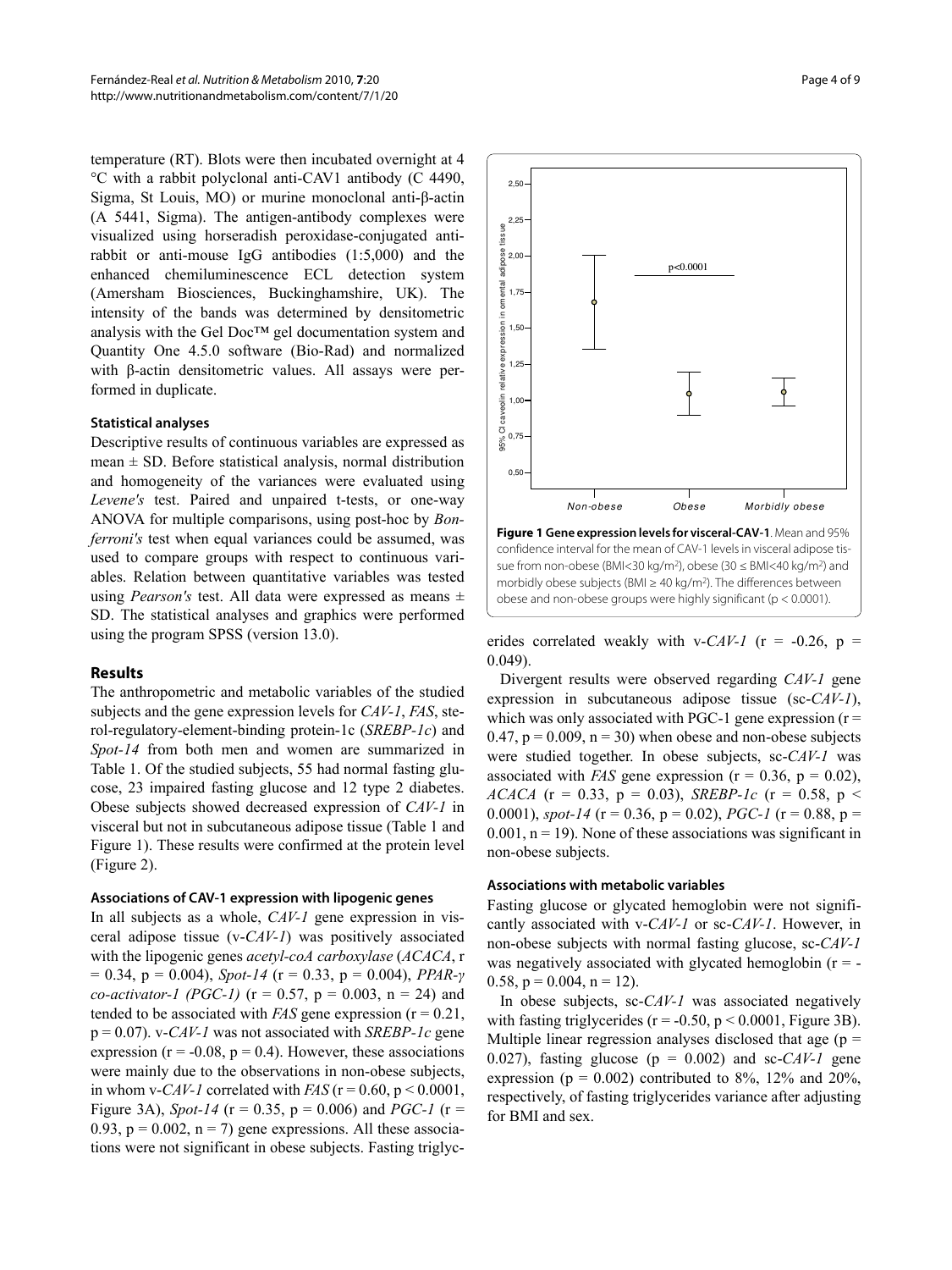<span id="page-4-0"></span>

## **Study of CAV-1 expression in tissue fractions and during differentiation of preadipocytes**

In both subcutaneous and visceral fat depots, *CAV-1* expression in mature adipocytes was significantly higher than in SVF (Figure [4A](#page-7-10) and [4](#page-7-10)B). In the visceral but not in the subcutaneous fat depot, *CAV-1* expression in adipocytes was significantly higher than in SVF (1.56  $\pm$  0.47 *vs.* 0.36  $\pm$ 0.19, p < 0.0001, Figure [4C](#page-7-10) and [4D](#page-7-10)). *CAV-1* gene expression in adipocytes from subcutaneous adipose tissue (but not in adipocytes from visceral adipose tissue) was significantly associated with fasting triglycerides ( $r = -0.95$ ,  $p <$ 0.0001). Conversely, *CAV-1* expression in SVF from visceral adipose tissue was negatively associated with fasting glucose (r = -0.77, p = 0.01), glycated hemoglobin (r = -0.87,  $p = 0.01$ ) and fasting triglycerides ( $r = -0.81$ ,  $p =$ 0.01).

Finally, *CAV-1* gene expression did not change significantly during differentiation of human preadipocytes from lean or obese subjects (Figure [4D](#page-7-10) and [4E](#page-7-10)) despite significant increase of *FAS* gene expression.

#### **Discussion**

The main findings of this manuscript are: 1) *CAV-1* gene expression was significantly decreased in visceral adipose tissue of obese subjects (Figure [1](#page-3-0)); in fact, this is the first large study evaluating the expression of *CAV-1* in adipose tissue. CAV-1 gene expression has been previously reported in a sample of 15 subjects [\[12](#page-8-1)]. 2) *CAV-1* gene expression in whole adipose tissue was significantly associated with the expression of lipogenic genes and fasting triglycerides; 3) *CAV-1* gene expression was significantly increased in mature adipocytes compared with SVC fraction from both visceral and subcutaneous adipose tissue (Figure [3](#page-6-0)A and [3B](#page-6-0)); 4) the expression of *CAV-1* was significantly decreased in mature adipocytes from the visceral fat compartment; and 5) *CAV-1* gene expression did not change significantly during differentiation of human preadipocytes from lean or obese subjects.

The type of fat depot (subcutaneous vs. visceral) and obesity status significantly influenced these associations. In non-obese subjects, with a wide range of *CAV-1* in visceral adipose tissue (v-*CAV-1*), significant and positive associations of v-*CAV-1* with the main lipogenic genes were observed. Decreased expression of v-*CAV-1* of obese subjects, with a relatively low range of v-*CAV-1*, could have led to the absence of relationship with lipogenic genes in this obese group. *CAV-1* gene expression is known to be controlled by sterol-regulatory-element-binding protein (SREBP) [\[4\]](#page-7-3), one of the main transcriptional factors involved in lipogenesis, so these findings should be interpreted in this context.

Fasting triglycerides were not linked to v-*CAV-1* in obese and non-obese subjects. sc-*CAV-1*, however, was associated with lipogenic genes (*FAS, ACACA, SREBP-1c, PGC-1* and *Spot-14* [\[13\]](#page-8-2)) and fasting triglycerides only in obese subjects. Those obese subjects with decreased sc-*CAV-1* had the highest fasting triglyceride concentrations, paralleling, to some extent, the observations of hypertriglyceridemia in *CAV-1* knockout mice [[8](#page-7-7)]. The question remains why only decreased sc-*CAV-1* and not decreased v-*CAV-1* was linked to increased triglycerides. In fact, we found that *CAV-1* gene expression in adipocytes was significantly higher than in SVF in both subcutaneous and visceral fat depots. Even though, when we compared adipocyte fractions, only *CAV-1* expression in subcutaneous adipose tissue was negatively associated with fasting triglycerides. In this sense, the protective "metabolic" role of subcutaneous adipose tissue is increasingly recognized [\[14\]](#page-8-3). *CAV-1* expression in subcutaneous adipose tissue could be the reflection of a protective role of *CAV-1* in the metabolism of triglycerides.

CAV-1 gene expression did not change significantly during differentiation of human pre-adipocytes despite a sig-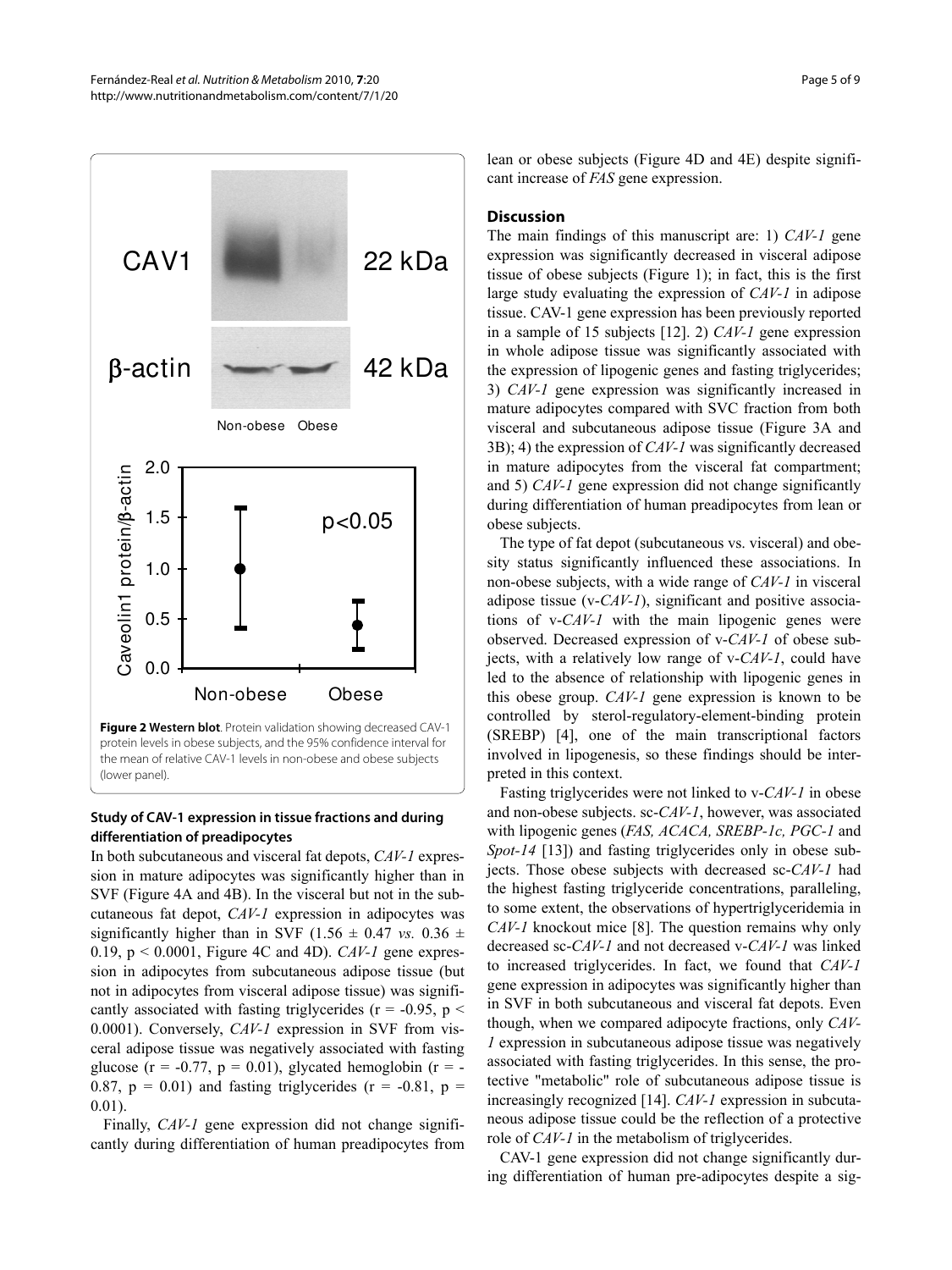|                                       | Non-obese         | <b>Obese</b>      | <b>Morbidly Obese</b> | p        |
|---------------------------------------|-------------------|-------------------|-----------------------|----------|
| N                                     | 39                | 17                | 34                    |          |
| Sex (M/F)                             | 15/24             | 6/11              | 10/24                 | 0.72     |
| Body Mass Index (kg/m2)               | $25.4 \pm 3.5$    | $35.3 \pm 3.1$    | $46.1 \pm 5.5$        | < 0.0001 |
| Age (years)                           | $46.7 \pm 13.7$   | $53.1 \pm 14.9$   | $43.1 \pm 11$         | 0.03     |
| Glucose (mg/dl)                       | $93.8 \pm 32.2$   | $91.25 \pm 11.8$  | $124.8 \pm 59.4$      | 0.005    |
| Cholesterol (mg/dl)                   | $195.5 \pm 41.5$  | $182.2 \pm 34.8$  | $189 \pm 31.6$        | 0.47     |
| LDL-cholesterol (mg/<br>dl)           | $118 \pm 35.8$    | $99.6 \pm 32.1$   | $110.8 \pm 36.7$      | 0.27     |
| HDL-cholesterol (mg/<br>dl)           | $57.2 \pm 16.7$   | $54.5 \pm 16.9$   | $59.15 \pm 58.7$      | 0.93     |
| Log fasting<br>tryglicerides          | $1.98 \pm 0.2$    | $2.03 \pm 0.2$    | $2.11 \pm 0.2$        | 0.08     |
| <b>ACACA visceral (RU)</b>            | $0.04 \pm 0.01$   | $0.017 \pm 0.003$ | $0.02 \pm 0.001$      | 0.001    |
| <b>ACACA</b><br>subcutaneous (RU)*    | $0.033 \pm 0.006$ | $0.015 \pm 0.002$ | $0.02 \pm 0.002$      | 0.03     |
| <b>FASN visceral (RU)</b>             | $0.16 \pm 0.02$   | $0.07 \pm 0.01$   | $0.09 \pm 0.01$       | 0.02     |
| <b>FASN subcutaneous</b><br>$(RU)^*$  | $0.36 \pm 0.14$   | $0.07 \pm 0.02$   | $0.06 \pm 0.009$      | 0.01     |
| <b>SREBP-1c visceral</b><br>(RU)      | $0.018 \pm 0.002$ | $0.013 \pm 0.001$ | $0.014 \pm 0.001$     | 0.2      |
| SREBP-1c<br>subcutaneous (RU)*        | $0.019 \pm 0.004$ | $0.009 \pm 0.001$ | $0.009 \pm 0.001$     | 0.04     |
| Spot-14 visceral (RU)                 | $0.26 \pm 0.03$   | $0.26 \pm 0.03$   | $0.23 \pm 0.01$       | 0.6      |
| Spot-14<br>subcutaneous (RU)*         | $0.60 \pm 0.05$   | $0.45 \pm 0.003$  | $0.48 \pm 0.03$       | 0.04     |
| <b>Caveolin visceral (RU)</b>         | $1.68 \pm 0.9$    | $1.04 \pm 0.3$    | $1.05 \pm 0.3$        | < 0.0001 |
| <b>Caveolin</b><br>subcutaneous (RU)* | $1.50 \pm 0.4$    | $1.78 \pm 0.8$    | $1.44 \pm 0.4$        | 0.22     |

#### **Table 1: Anthropometric and biochemical characteristics of studied subjects.**

**ACACA**, acetyl coA carboxylase; **FAS**, fatty acid synthase; **SREBP-1c**, sterol-regulatory-element-binding protein; **RU**, relative units. Values are expressed as mean  $\pm$  SD except for gene expressions that are expressed as mean  $\pm$  SEM.

\*Subcutaneous adipose samples were studied in 16 non-obese, 13 obese and 26 morbidly obese subjects.

nificant increase of FAS gene expression, a marker of adipocyte differentiation. This is in contrast to what has been observed in 3T3-L1 cells, in which CAV-1 gene expression increases during differentiation [\[15](#page-8-4)-[17](#page-8-5)]. This finding suggests that *CAV-1* is not under the control of adipogenic factors in human adipocytes but influenced by other components located in the microenvironment of the adipose tissue. For instance, *CAV*-1 gene expression has been detected in macrophages under the influence of lipopolysaccharide [\[18](#page-8-6),[19](#page-8-7)], a bacterial product known to be increased in human obesity [\[20](#page-8-8),[21](#page-8-9)]. However, we cannot

exclude that human pre-adipocytes have already entered into senescence. In fact, increased caveolin-1 has been described as a cause for the declined adipogenic potential of senescent human mesenchymal stem cells[\[22](#page-8-10)].

On the other hand, the inverse association between *CAV-1* gene expression and fasting glucose, glycated hemoglobin and fasting triglycerides in SVC from visceral fat could reflect the differential metabolic activity of the visceral fat depot.

Decreased expression of v-*CAV-1* is in contrast with previous findings in women, in whom both v-*CAV-1* and sc-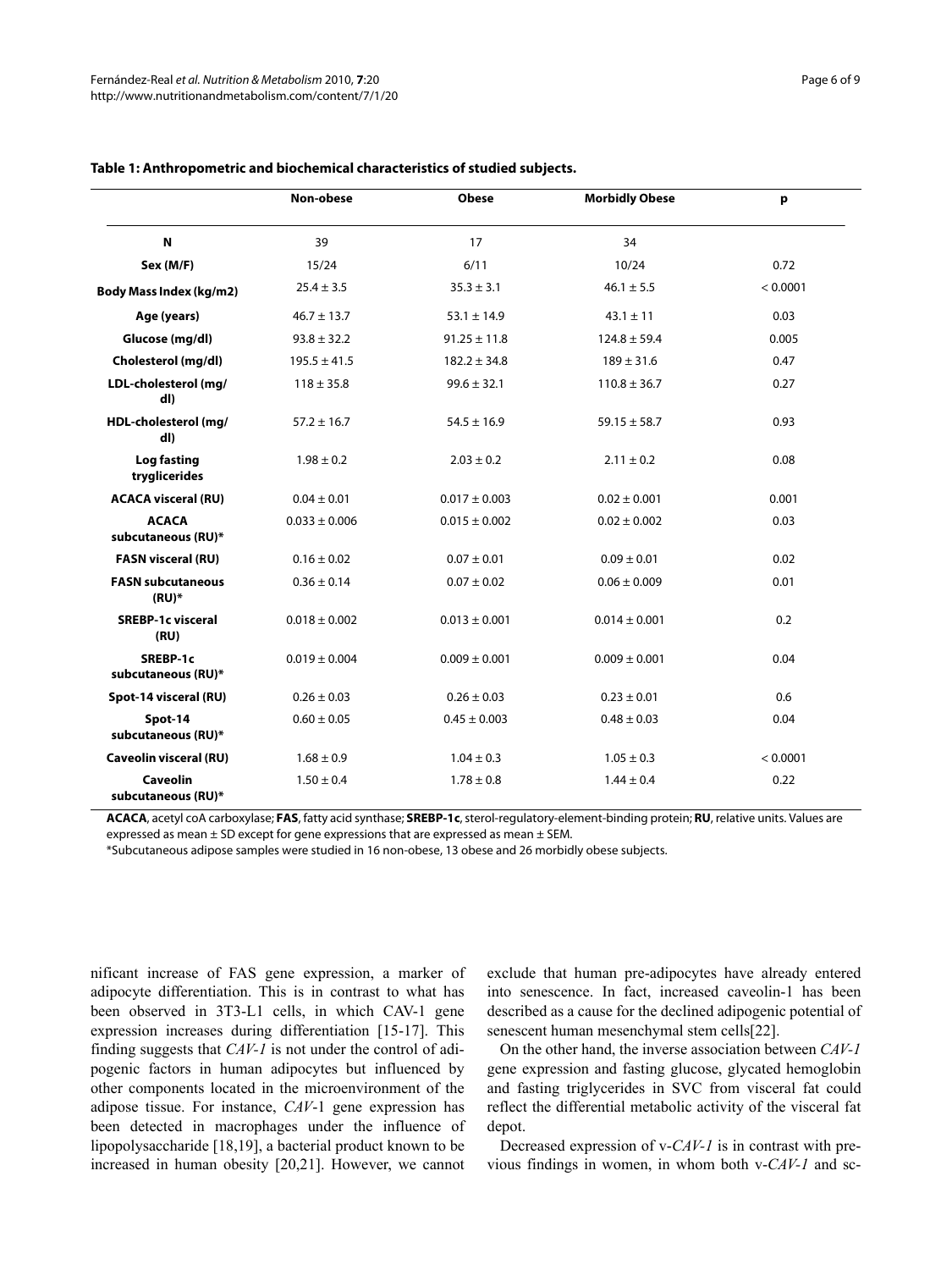<span id="page-6-0"></span>

thase is depicted here) in non-obese but not among obese subjects. **B**. Linear relationship between subcutaneous CAV-1 gene expression and fasting triglycerides in obese and non-obese subjects.

*CAV-1* were increased among obese women [[12](#page-8-1)]. However, this latter study was performed in young women. Estrogen receptors have been reported to associate with and regulate the production of *CAV-1* [[23,](#page-8-11)[24](#page-8-12)]. It is thus possible that the confounding effects of estrogens in pre-menopausal women could have played a role in these discrepant results.

A remarkable reduction in the expression of the genes controlling lipogenic enzymes, namely SREBP-1c, and genes coding lipogenic enzymes (*FAS*, *phosphoenol pyruvate carboxykinase (PEPCK), ATP citrate-lyase, pyruvate carboxylase*) [\[25](#page-8-13)-[27](#page-8-14)] has been demonstrated in obesity, a situation in which hypertriglyceridemia is frequently present despite that triglyceride synthesis and lipogenic genes are positively correlated. In *CAV-1* null mice the impaired triglyceride clearance took place in the setting of normal total and hepatic lipoprotein lipase activity, and reduced hepatic very low-density lipoprotein (VLDL) secretion[\[9](#page-7-8)].

# **Conclusions**

Caveolins are integral membrane proteins that serve as scaffolds to recruit numerous signaling molecules, implicated in membrane traffic, signal transduction, substrate transport and endocytosis. The finding of decreased *CAV-1* gene expression in adipocytes from obese subjects, and the associations with lipogenic genes and triglycerides will help to understand the alterations of intracellular signaling and lipid synthesis in obesity. The regulation of *CAV-1* gene expression seems independent of the adipogenic program.

#### **Competing interests**

The authors (JMF-R; VC; JMM-N; JG-A; FJO; JIR-H; WR; GF) report no competing interests.

#### **Authors' contributions**

JMF-R participates in the analysis and interpretation of data and drafted the manuscript. JMM-N, VC, JIR-H and FJO carried out the biochemical analyses, participates in acquisition of data and in the biochemical and clinical determinations, and reviewed the manuscript., JG-A: Participate in design and reviewed the manuscript critically for important intellectual content. WR and GF: Participate in design and coordination, and helped to draft the manuscript and reviewed the manuscript critically for important intellectual content. All authors read and approved the final manuscript.

#### **Acknowledgements**

We greatly appreciate the technical assistance of Gerard Pardo and Oscar Rovira (Unit of Diabetes, Endocrinology and Nutrition; Institut d'Investigació Biomèdica de Girona (IdIBGi), Hospital Universitari de Girona Dr. Josep Trueta). The work of all the members of the Multidisciplinary Obesity Team of the Clínica Universitaria de Navarra is also gratefully acknowledged. This work was supported by research grants from the Ministerio de Educación y Ciencia (SAF2008-02073 and SAF2006-02354), Generalitat de Catalunya (2005SGR00947 and 2005SGR00467), and the Instituto de Salud Carlos III (ISCIII) and CIBERObN.

#### **Author Details**

1Service of Diabetes, Endocrinology and Nutrition, Institut d'Investigació Biomèdica de Girona (IdIBGi) Hospital Dr Josep Trueta, 17007 Girona, Spain,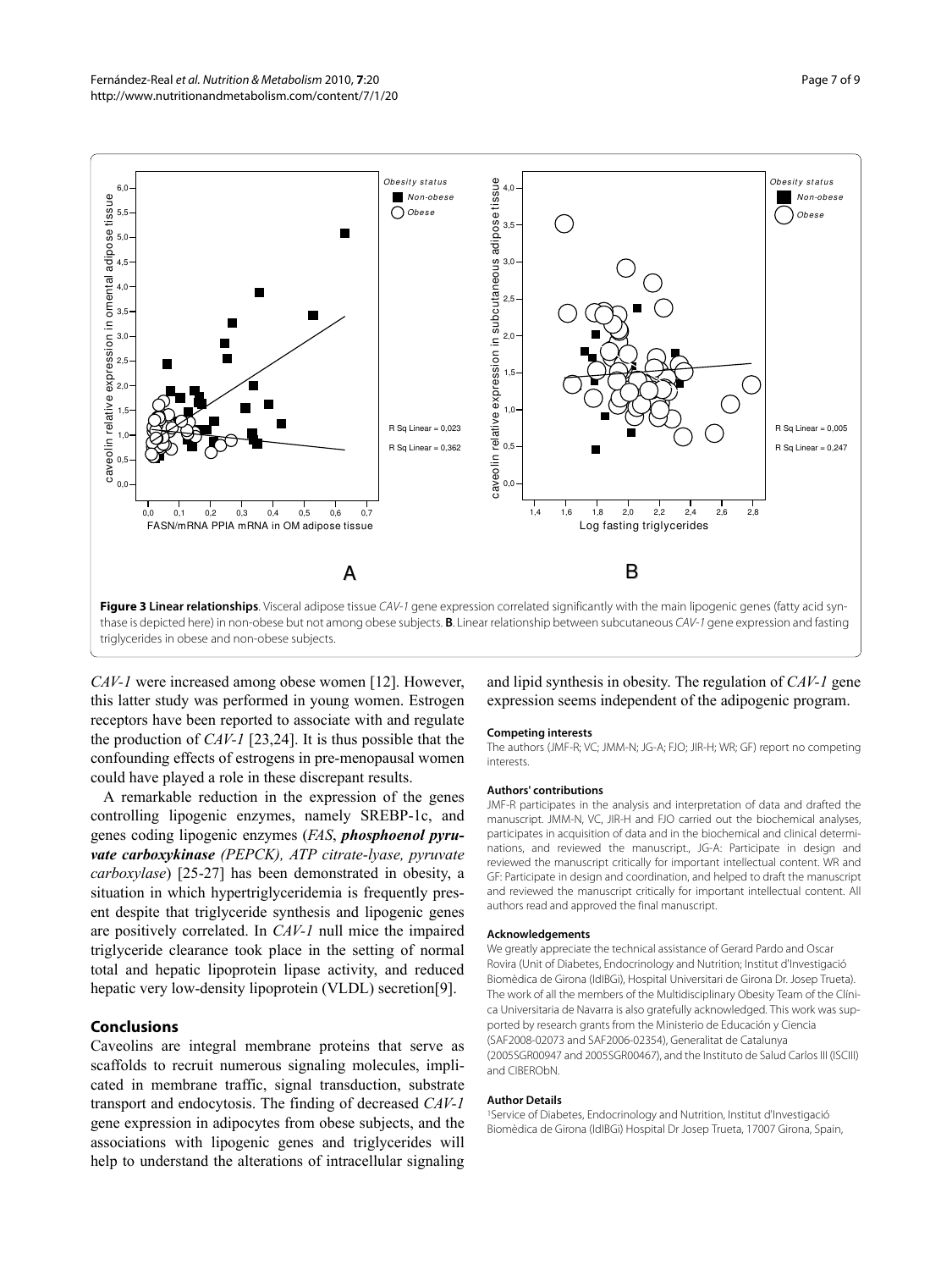<span id="page-7-10"></span>

pression in SVC between subcutaneous and visceral adipose tissue. **D**. Comparison of CAV-1 gene expression in mature adipocytes between subcutaneous and visceral adipose tissue. **E**. Study of CAV-1 gene expression during differentiation of preadipocytes from lean subjects (n = 3). **F**. Study of CAV-1 gene expression during differentiation of preadipocytes from obese subjects ( $n = 3$ ).

CIBEROBN (CB06/03/010) and Instituto de Salud Carlos III (ISCIII) 28029 Madrid, Spain, 2Department of Endocrinology & Metabolic Research Laboratory, Clínica Universitaria de Navarra 31008 Pamplona, Spain, CIBEROBN (CB06/03/1014) and Instituto de Salud Carlos III (ISCIII) 28029 Madrid, Spain and <sup>3</sup>Department of Surgery, Institut d'Investigació Biomèdica de Girona (IdIBGi) Hospital Dr Josep Trueta,17007 Girona, Spain

#### Received: 29 January 2010 Accepted: 12 March 2010 Published: 12 March 2010

#### **References**

- <span id="page-7-0"></span>1. Korner J, Woods SC, Woodworth KA: Regulation of energy homeostasis and health consequences in obesity**[.](http://www.ncbi.nlm.nih.gov/entrez/query.fcgi?cmd=Retrieve&db=PubMed&dopt=Abstract&list_uids=19410672)** Am J Med 2009, 122(4 Suppl 1):S12-8.
- <span id="page-7-1"></span>2. Fan JY, Carpentier JL, Van Obberghen E, Grunfeld C, Gorden P, Orci L: Morphological changes of the 3T3-L1 fibroblast plasma membrane upon differentiation to the adipocyte form**.** J Cell Sci 1983, 61:219-230.
- <span id="page-7-2"></span>3. Scherer PE, Lisanti MP, Baldini G, Sargiacomo M, Mastick CC, Lodish HF: Induction of caveolin during adipogenesis and association of GLUT4 with caveolin-rich vesicles**.** J Cell Biol 1994, 127:1233-1243.
- <span id="page-7-3"></span>4. Frühbeck G, López M, Diéguez C: Role of caveolins in body weight and insulin resistance regulation**.** Trends Endocrinol Metab 2007, 18:177-82.
- <span id="page-7-4"></span>5. Ost A, Ortegren U, Gustavsson J, Nystrom FH, Strålfors P: Triacylglycerol is synthesized in a specific subclass of caveolae in primary adipocytes**.** J Biol Chem 2005, 280:5-8.
- <span id="page-7-5"></span>6. Aarsland A, Chinkes D, Wolfe RR: Hepatic and whole-body fat synthesis in humans during carbohydrate overfeeding**.** Am J Clin Nutr 1997, 65:1774-82.
- <span id="page-7-6"></span>7. Chascione C, Elwyn DH, Davila M, Gil KM, Askanazi J, Kinney JM: Effect of carbohydrate intake on de novo lipogenesis in human adipose tissue**[.](http://www.ncbi.nlm.nih.gov/entrez/query.fcgi?cmd=Retrieve&db=PubMed&dopt=Abstract&list_uids=3122584)** Am J Physiol 1987, 253:E664-9.
- <span id="page-7-7"></span>8. Razani B, Combs TP, Wang XB, Frank PG, Park DS, Russell RG, Li M, Tang B, Jelicks LA, Scherer PE, Lisanti MP: CAV-1-deficient mice are lean, resistant to diet-induced obesity, and show hypertriglyceridemia with adipocyte abnormalities**[.](http://www.ncbi.nlm.nih.gov/entrez/query.fcgi?cmd=Retrieve&db=PubMed&dopt=Abstract&list_uids=11739396)** J Biol Chem 2002, 277:8635-47.
- <span id="page-7-8"></span>9. Frank PG, Pavlides S, Cheung MW, Daumer K, Lisanti MP: Role of CAV-1 in the regulation of lipoprotein metabolism**.** Am J Physiol Cell Physiol 2008, 295:C242-8.
- <span id="page-7-9"></span>10. Simha V, Garg A: Inherited lipodystrophies and hypertriglyceridemia**.** Curr Opin Lipids 2009, 20:300-308.